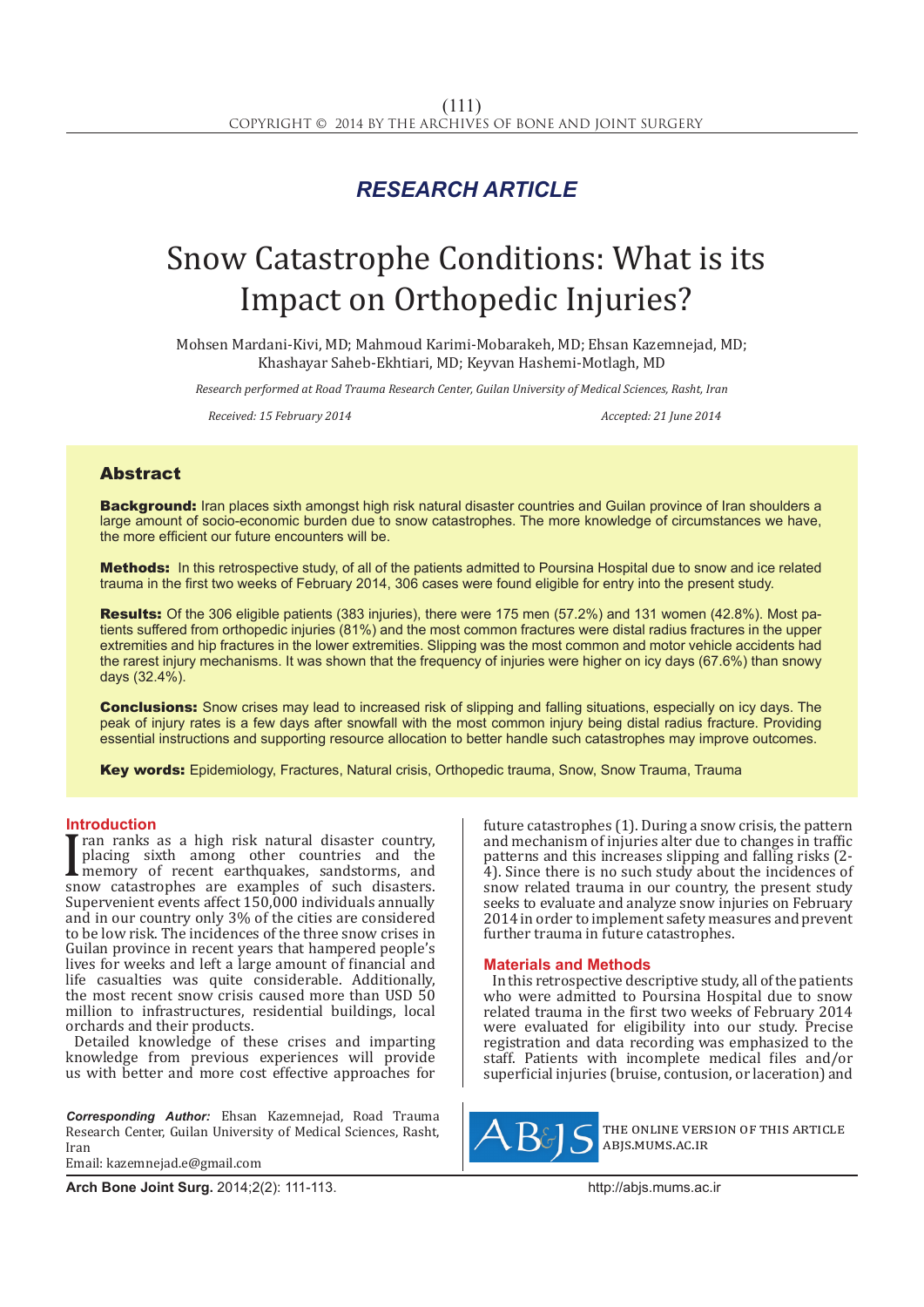THE ARCHIVES OF BONE AND JOINT SURGERY. ABJS.MUMS.AC.IR SNOW CATASTROPHE IMPACT ON ORTHOPEDIC INJURIES VOLUME 2. NUMBER 2. JUNE 2014

| Table 1. Mechanism of injuries in anatomical sites |                                                                                                                           |                |                      |               |         |
|----------------------------------------------------|---------------------------------------------------------------------------------------------------------------------------|----------------|----------------------|---------------|---------|
|                                                    | Mechanism of injury                                                                                                       |                |                      |               |         |
|                                                    | Slipping $(\%)^{\alpha}$                                                                                                  | Falling $(\%)$ | MVA <sup>β</sup> (%) | Others $(\%)$ | Overall |
| Upper limb                                         | 185 (82%)                                                                                                                 | 15(7%)         | $0(0\%)$             | $26(11\%)$    | 226     |
| Lower limb                                         | 71 (82%)                                                                                                                  | $10(11\%)$     | $0(0\%)$             | 6(7%)         | 87      |
| Head & neck                                        | 26(46%)                                                                                                                   | 23(42%)        | 8(14%)               | $0(0\%)$      | 57      |
| Trunk                                              | 3(23%)<br>0. The second exclusive constitution and discovered that is a constant of the following to account an about 201 | 10(77%)        | $0(0\%)$             | $0(0\%)$      | 13      |

**<sup>α</sup>**. The number in parentheses are demonstrated the percentage of the injury in every anatomical site

.<del>"</del>. The number in parentheses<br><sup>β</sup>. MVA: motor-vehicle accident

dislocations were excluded from the study. Demographic characteristics such as age and gender and other findings (mechanism and anatomical site of injury) were collected from the patients' medical files. Then the patients were sub-categorized based on the day of admission (snowy day or icy day). The first three days after commencing snowfall was considered as snowy days and the fourth to seventh days after snowfall were considered as icy days. Eventually, there were 383 injuries (306 cases) that were categorized based on mechanism of injury (slipping, falling, vehicle accident, and others).

#### **Results**

Of the 306 eligible patients (383 injuries), there were 175 men (57.2%) and 131 women (42.8%). The most common anatomical sites of injury included 226 cases of upper extremities (59%), followed by 87 cases of lower (23%) extremities (23%), then the head and neck with 57 cases (15%) and lastly the trunk with 13 cases (3%).

The most common fractures among the upper extremities were 124 cases of distal radius fracture (32% of all fractures), 32 cases of forearm bone fracture (8% of all fractures) and 10 cases of humerus fracture (3% of all fractures). The ranking in lower extremity fractures included 45 cases of hip fracture (12% of all fractures), 44 cases of ankle fracture (12% of all fractures) and 11 cases of tibia fracture (3% of all fractures) (Figure 1).

The frequency of injury on snowy days was 124 cases (32.4%), while for icy days there were 259 injuries (67.6%); icy days significantly resulted in more injuries than snowy days (P<0.001). The mean fracture rate per day was 54.7 cases which was 4.5 times more than



a similar time two years ago (11.6 fractures per day). Once again, mean fractures per icy days (64.6 fractures per day) was more than snowy days (41.3 fractures per day) (P<0.001).

The frequency of mechanism of injury related to the snow crisis is shown in Table 1. The mean age of lower and upper extremity fracture was 47.7±17.9 and  $44.4\pm20.6$  respectively (P $>0.05$ ). Frequency of lower limb fractures was more than upper limb fractures among those patients over 65 years.

The incidence of all fractures in men was significantly more than women (P<0.0001). In the lower limb subcategory there still was significant difference (P=0.002); however, the incidence of upper limb fractures was similar between male and female patients (P>0.05). The most common mechanism of injury was slipping and the rarest was motor vehicle accidents.

#### **Discussion**

Increased rate of falling and slipping after a snow crisis was evaluated in several European studies. Ralis et al. reported an increase of 2.58 times in fracture rate in a four-day period after snowfall in Cardiff (5). The elderly, especially older women, are the main victims because they had a higher percentage of these types of fractures. Upper limb fractures were reported in 59% of cases with the most common ones being distal radius fractures, which is comparable to our findings. Ralis et al. gathered the results of six similar studies and they concluded that there was an increase (4.5 times more than usual) in fracture rates, which is consistent with our results (6). In a study in Norway the higher frequency of fractures unrelated to motor-vehicle accidents on snowy winter days were documented (7). Thirty-nine percent of fractures were due to slipping on the ice or snow and 45% of those cases suffered from upper extremity fractures. In a review by St. Lewis, the frequency of slipping and falling cases on icy and snowy days were 79% and 53% respectively. Elbow or lower limb fractures were observed in 53% of cases and lower limb fracture rates were documented to be 31% during icy days (8).

In addition to freezing temperature, which may increase risk of injuries, there are other hypothetical mechanisms that facilitate fracture occurrence in cold seasons, such as reduced exposure to sunlight leading to reduced synthesis of vitamin D and subsequent osteomalacia and